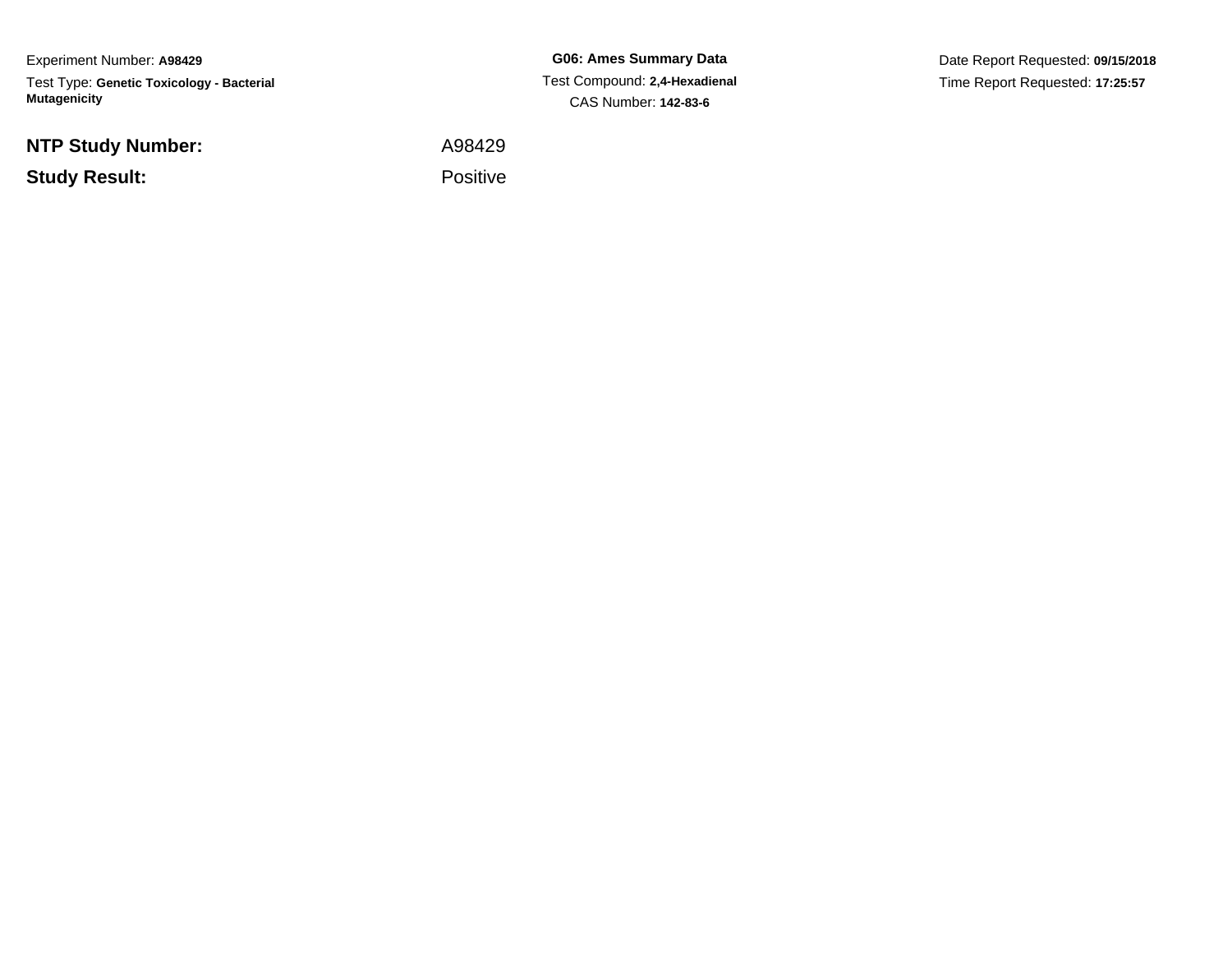| Experiment Number: A98429                                        |                   | <b>G06: Ames Summary Data</b>                         |                        | Date Report Requested: 09/15/2018 |                        |  |  |
|------------------------------------------------------------------|-------------------|-------------------------------------------------------|------------------------|-----------------------------------|------------------------|--|--|
| Test Type: Genetic Toxicology - Bacterial<br><b>Mutagenicity</b> |                   | Test Compound: 2,4-Hexadienal<br>CAS Number: 142-83-6 |                        | Time Report Requested: 17:25:57   |                        |  |  |
| Strain: TA100                                                    |                   |                                                       |                        |                                   |                        |  |  |
| Dose (ug/Plate)                                                  | <b>Without S9</b> | <b>Without S9</b>                                     | <b>With 30% Rat S9</b> | <b>With 30% Rat S9</b>            | With 30% Hamster S9    |  |  |
| Vehicle Control <sup>1</sup>                                     | $141 \pm 3.5$     | $103 \pm 2.4$                                         | $144 \pm 3.5$          | $116 \pm 3.2$                     | $139 \pm 3.2$          |  |  |
| 50.0                                                             | $135 \pm 3.2$     | $105 \pm 3.2$                                         |                        |                                   |                        |  |  |
| 75.0                                                             | $138 \pm 1.8$     | $109 \pm 1.2$                                         |                        |                                   |                        |  |  |
| 100.0                                                            | $135 \pm 2.6$     | $120 \pm 1.2$                                         |                        |                                   |                        |  |  |
| 125.0                                                            | $142 \pm 2.8$     | $117 \pm 2.1$                                         |                        |                                   |                        |  |  |
| 150.0                                                            | $139 \pm 2.4$     | $119 \pm 2.3$                                         |                        |                                   |                        |  |  |
| 500.0                                                            |                   |                                                       | $317 \pm 3.5$          | $321 \pm 2.3$                     | $164 \pm 2.2$          |  |  |
| 750.0                                                            |                   |                                                       | $355 \pm 5.0$          | $305 \pm 4.2$                     | $156 \pm 3.6$          |  |  |
| 1000.0                                                           |                   |                                                       | $514 \pm 5.0$          | $464 \pm 2.6$                     | $152 \pm 3.5$          |  |  |
| 1250.0                                                           |                   |                                                       | $723 \pm 4.6$          | $656 \pm 3.5$                     | $240 \pm 3.7$          |  |  |
| 1500.0                                                           |                   |                                                       | $225 \pm 5.7$          | $206 \pm 2.4$                     | $233 \pm 4.3$          |  |  |
| <b>Trial Summary</b>                                             | Negative          | Negative                                              | Positive               | Positive                          | <b>Weakly Positive</b> |  |  |
| Positive Control <sup>2</sup>                                    |                   |                                                       | $457 \pm 9.0$          | $414 \pm 13.2$                    | $859 \pm 32.9$         |  |  |
| Positive Control <sup>3</sup>                                    | $591 \pm 5.8$     | $458 \pm 17.5$                                        |                        |                                   |                        |  |  |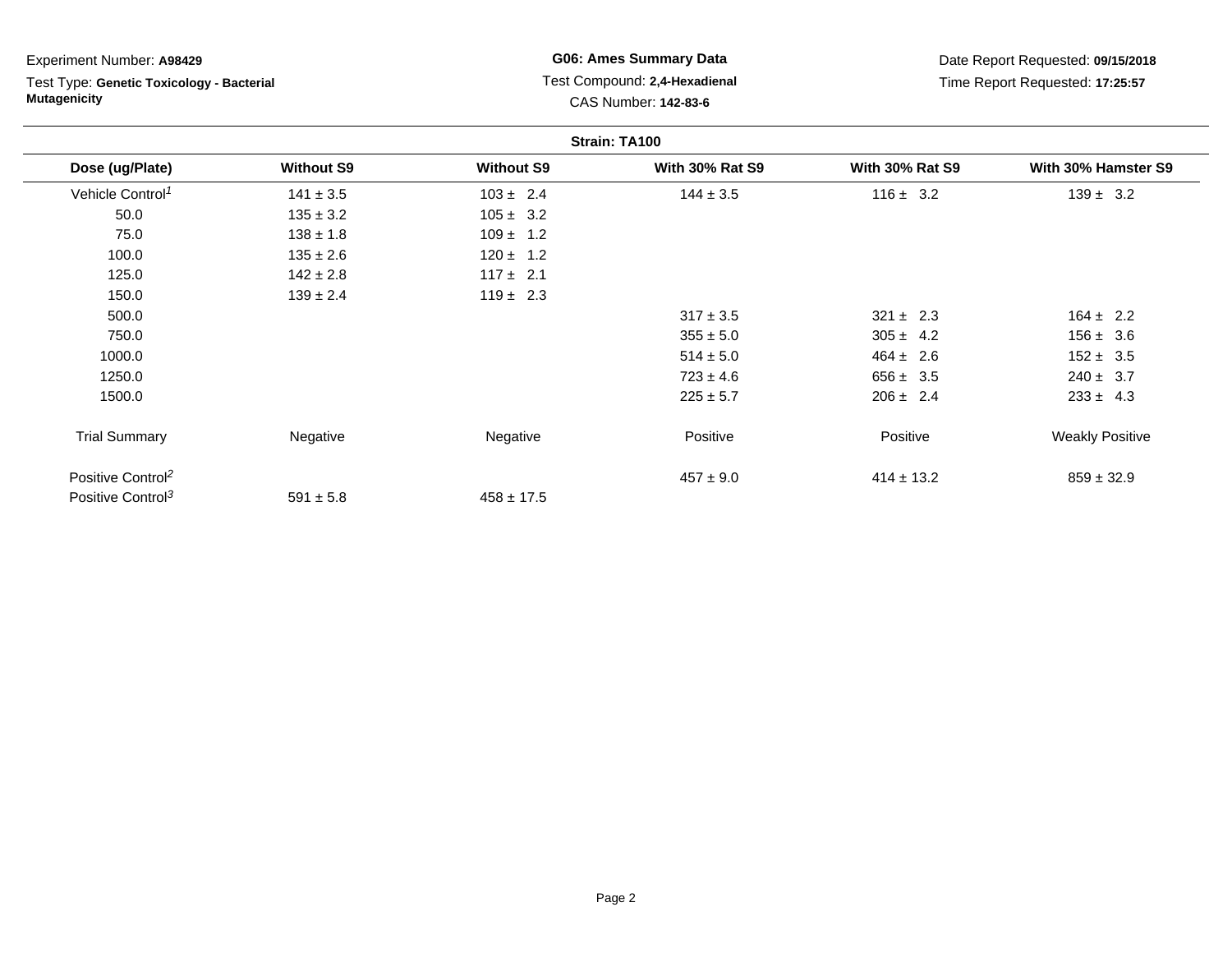## Experiment Number: **A98429**

Test Type: **Genetic Toxicology - Bacterial Mutagenicity**

## **Strain: TA100**

| Dose (ug/Plate)                                                | With 30% Hamster S9 |
|----------------------------------------------------------------|---------------------|
| Vehicle Control <sup>1</sup>                                   | $104 \pm 2.0$       |
| 50.0                                                           |                     |
| 75.0                                                           |                     |
| 100.0                                                          |                     |
| 125.0                                                          |                     |
| 150.0                                                          |                     |
| 500.0                                                          | $167 \pm 1.7$       |
| 750.0                                                          | $161 \pm 3.2$       |
| 1000.0                                                         | $171 \pm 3.2$       |
| 1250.0                                                         | $260 \pm 2.3$       |
| 1500.0                                                         | $263 \pm 4.3$       |
| <b>Trial Summary</b>                                           | Positive            |
| Positive Control <sup>2</sup><br>Positive Control <sup>3</sup> | $532 \pm 10.1$      |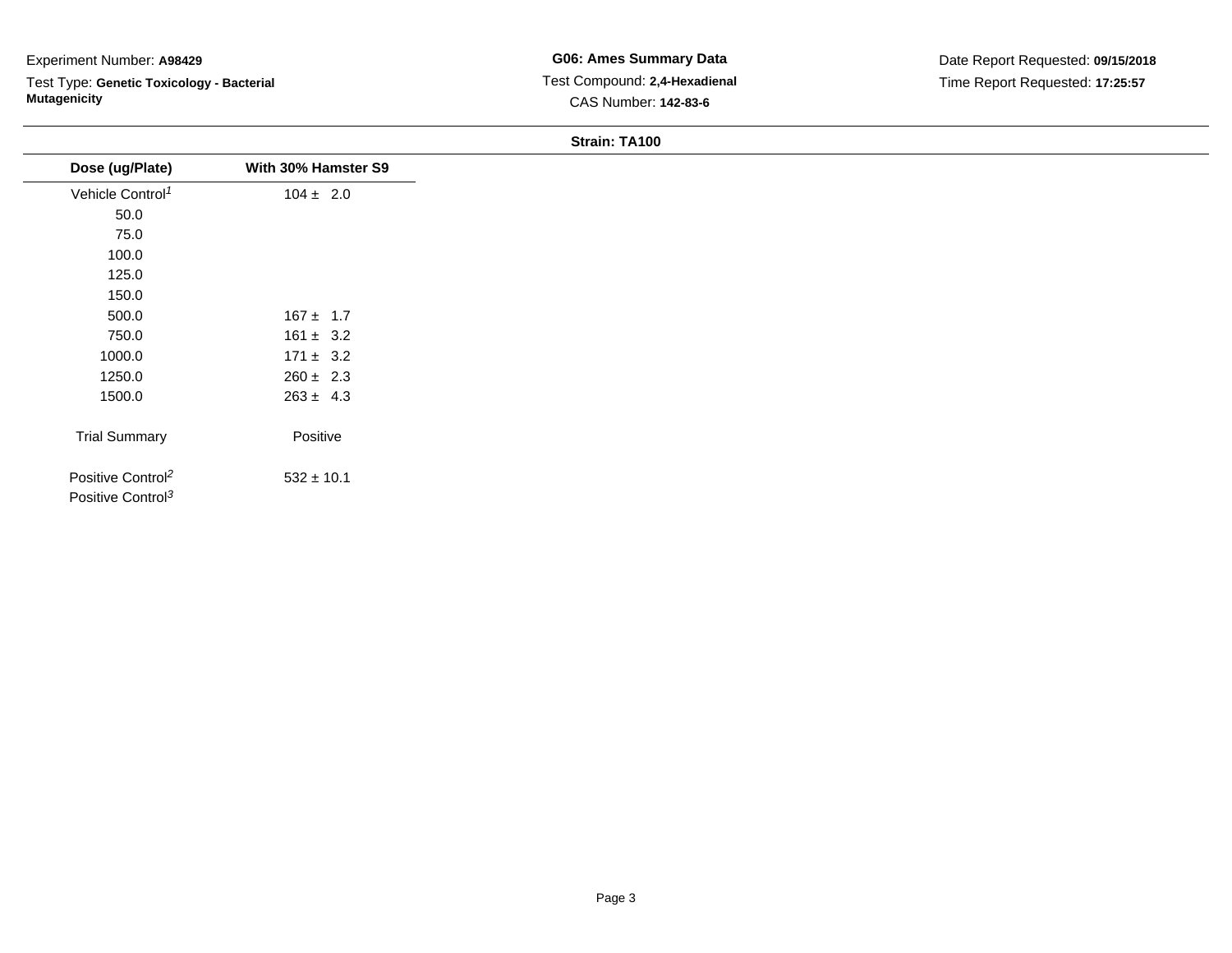| Experiment Number: A98429 |  |  |
|---------------------------|--|--|
|---------------------------|--|--|

Test Type: **Genetic Toxicology - Bacterial Mutagenicity**

## **G06: Ames Summary Data** Test Compound: **2,4-Hexadienal**CAS Number: **142-83-6**

Date Report Requested: **09/15/2018**Time Report Requested: **17:25:57**

| Strain: TA1535                |                   |                        |                     |  |  |
|-------------------------------|-------------------|------------------------|---------------------|--|--|
| Dose (ug/Plate)               | <b>Without S9</b> | <b>With 30% Rat S9</b> | With 30% Hamster S9 |  |  |
| Vehicle Control <sup>1</sup>  | $20 \pm 1.9$      | $17 \pm 1.9$           | $18 \pm 1.5$        |  |  |
| 50.0                          | $17 \pm 1.7$      |                        |                     |  |  |
| 75.0                          | $17 \pm 1.0$      |                        |                     |  |  |
| 100.0                         | $21 \pm 1.9$      |                        |                     |  |  |
| 125.0                         | $17 \pm 1.2$      |                        |                     |  |  |
| 150.0                         | $13 \pm 1.5$      |                        |                     |  |  |
| 500.0                         |                   | $19 \pm 1.5$           | $17 \pm 2.0$        |  |  |
| 750.0                         |                   | $19 \pm 2.5$           | $20 \pm 1.9$        |  |  |
| 1000.0                        |                   | $20 \pm 2.3$           | $18 \pm 1.5$        |  |  |
| 1250.0                        |                   | $21 \pm 1.2$           | $19 \pm 2.6$        |  |  |
| 1500.0                        |                   | $19 \pm 2.0$           | $23 \pm 2.3$        |  |  |
| <b>Trial Summary</b>          | Negative          | Negative               | Negative            |  |  |
| Positive Control <sup>2</sup> |                   | $243 \pm 8.7$          | $253 \pm 8.4$       |  |  |
| Positive Control <sup>3</sup> | $267 \pm 8.1$     |                        |                     |  |  |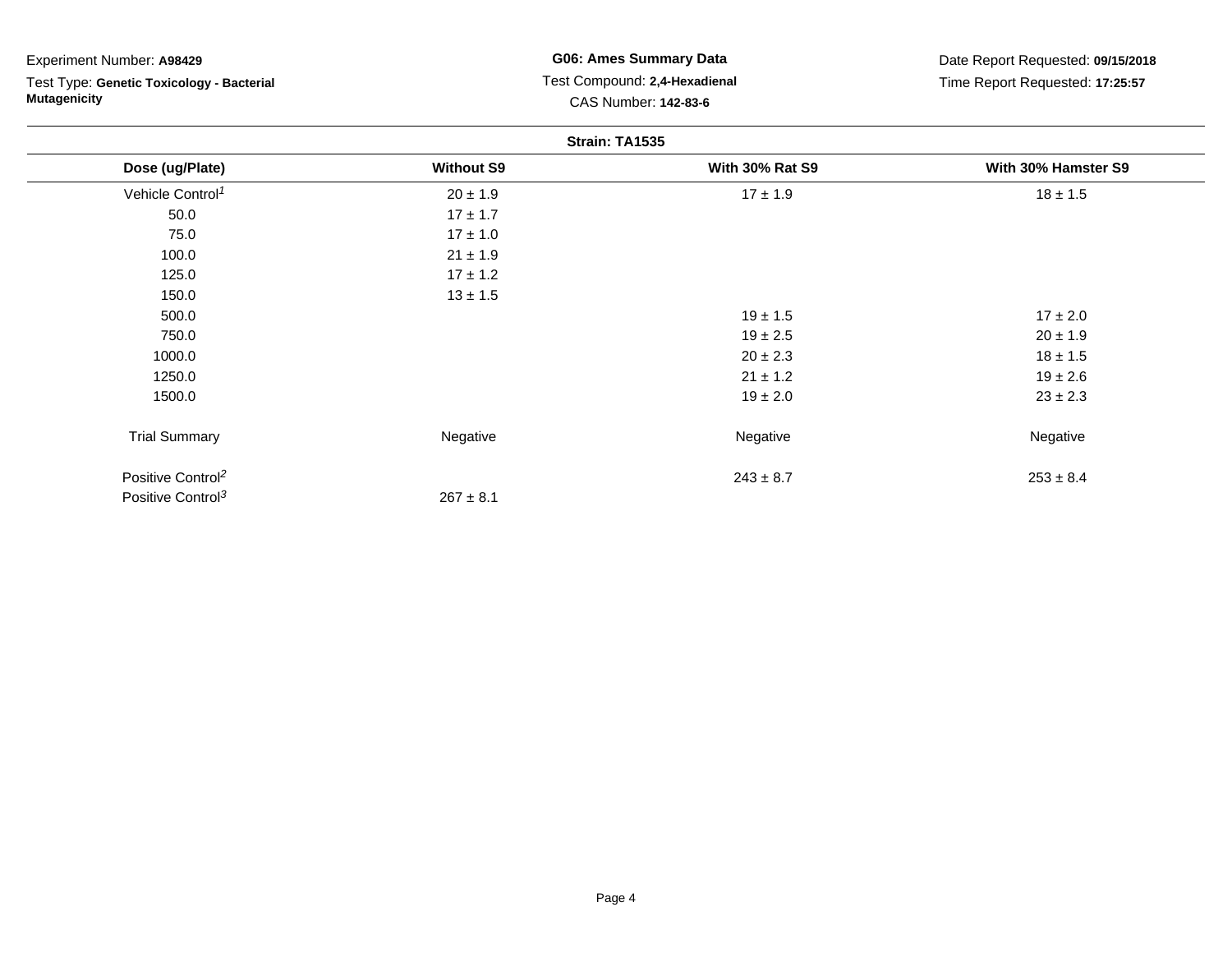| Experiment Number: A98429                 | <b>G06: Ames Summary Data</b><br>Test Compound: 2,4-Hexadienal<br>CAS Number: 142-83-6 |                        | Date Report Requested: 09/15/2018<br>Time Report Requested: 17:25:57 |  |  |  |  |  |
|-------------------------------------------|----------------------------------------------------------------------------------------|------------------------|----------------------------------------------------------------------|--|--|--|--|--|
| Test Type: Genetic Toxicology - Bacterial |                                                                                        |                        |                                                                      |  |  |  |  |  |
| <b>Mutagenicity</b>                       |                                                                                        |                        |                                                                      |  |  |  |  |  |
| <b>Strain: TA98</b>                       |                                                                                        |                        |                                                                      |  |  |  |  |  |
| Dose (ug/Plate)                           | <b>Without S9</b>                                                                      | <b>With 30% Rat S9</b> | With 30% Hamster S9                                                  |  |  |  |  |  |
| Vehicle Control <sup>1</sup>              | $24 \pm 2.1$                                                                           | $34 \pm 3.2$           | $33 \pm 2.3$                                                         |  |  |  |  |  |
| 50.0                                      | $21 \pm 2.0$                                                                           |                        |                                                                      |  |  |  |  |  |
| 75.0                                      | $18 \pm 2.0$                                                                           |                        |                                                                      |  |  |  |  |  |
| 100.0                                     | $20 \pm 1.8$                                                                           |                        |                                                                      |  |  |  |  |  |
| 125.0                                     | $20 \pm 1.5$                                                                           |                        |                                                                      |  |  |  |  |  |
| 150.0                                     | $18 \pm 1.2$                                                                           |                        |                                                                      |  |  |  |  |  |
| 500.0                                     |                                                                                        | $29 \pm 0.9$           | $37 \pm 2.4$                                                         |  |  |  |  |  |
| 750.0                                     |                                                                                        | $35 \pm 1.5$           | $37 \pm 3.3$                                                         |  |  |  |  |  |
| 1000.0                                    |                                                                                        | $37 \pm 3.0$           | $40 \pm 2.0$                                                         |  |  |  |  |  |
| 1250.0                                    |                                                                                        | $22 \pm 3.5$           | $35 \pm 2.6$                                                         |  |  |  |  |  |
| 1500.0                                    |                                                                                        | $34 \pm 2.4$           | $29 \pm 1.5$                                                         |  |  |  |  |  |
| <b>Trial Summary</b>                      | Negative                                                                               | Negative               | Negative                                                             |  |  |  |  |  |
| Positive Control <sup>2</sup>             |                                                                                        | $425 \pm 8.4$          | $487 \pm 21.8$                                                       |  |  |  |  |  |
| Positive Control <sup>4</sup>             | $264 \pm 7.8$                                                                          |                        |                                                                      |  |  |  |  |  |

 $264 \pm 7.8$